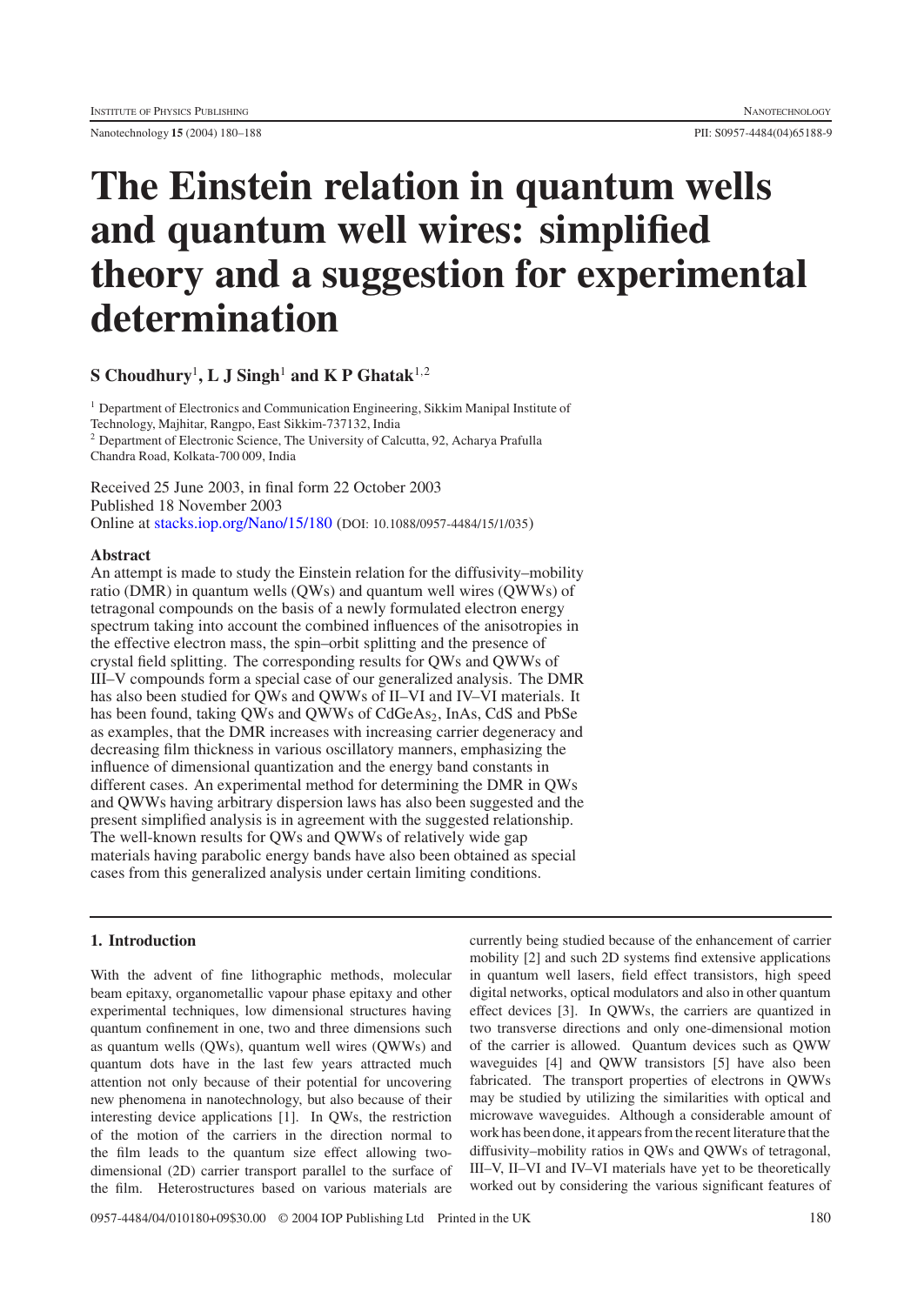the respective energy band spectra within the framework of **k** *·* **p** formalism.

The diffusivity–mobility ratio (DMR) is an important relation since the diffusion constant (a quantity very useful for device analysis but whose exact experimental determination is rather difficult) can be derived from this ratio if one knows the experimental values of the mobility. In addition, it is more accurate than any of the individual relations for the diffusivity or the mobility, which are two widely used quantities in carrier transport of nanodevices. The classical value of the DMR is equal to  $k_B T/e$  ( $k_B$ , *T* and *e* are the Boltzmann constant, the temperature and the magnitude of the carrier charge respectively). This relation is the well-known Einstein relation [6]. In this conventional form it appears that the DMR increases linearly with *T* and is independent of electron concentration. This relation is valid for both electrons and holes. Also, the relation holds only under the condition of carrier non-degeneracy, although its validity has been suggested erroneously for degenerate materials [7]. It is well known that the performance of the electron devices at the device terminals and the speed of operation of modern switching transistors are significantly influenced by the degree of carrier degeneracy present in these devices [8]. The simplest way of analysing such devices taking into account the degeneracy of the bands is to use the appropriate Einstein relation to express the performance at the device terminals and the switching speed in terms of the carrier concentration [9]. In this context, we wish to note that the connection of the DMR with the velocity autocorrelation function and its relation with the screening length [10] and the noise power (under nondegenerate conditions) [11] have also been studied.

It is well known from the fundamental works of Landsberg [12] that the Einstein relation in degenerate materials is essentially determined by the energy band structures. It has, therefore, different values in different materials and varies with electron concentration, with the magnitude of the reciprocal quantizing magnetic field under magnetic quantization, with the quantizing electric field as in inversion layers and with the superlattice period as in quantum confined superlattices of small gap semiconductors with graded interfaces having various carrier energy spectra. The nature of these variations has been investigated by Ghatak and co-workers [13–17] and a few others [18–20]. Some of the significant features which have emerged from these studies are:

- (a) the ratio increases monotonically with electron concentration in bulk semiconductors;
- (b) the nature of the variations is significantly affected by the band non-parabolicity;
- (c) the ratio increases with the magnitude of the quantizing electric field in inversion layers;
- (d) the ratio oscillates with the inverse quantizing magnetic field under magnetic quantization due to the SdH effect;
- (e) the ratio exhibits composite oscillations with the superlattice period in various types superlattices having different dispersion relations.

The above characteristics are considered as theoretical predictions and no experimental results are available, to the knowledge of the authors, in support of the predictions for materials having degenerate electron concentration. The lack of experimental results emanates from the difficulty of the measurement of the diffusion constant *D* for degenerate materials.

In this context, we wish to note that tetragonal materials are being increasing used in non-linear optics and light emitting devices [21]. Rowe and Shay [22] have demonstrated that the quasi-cubic model can be used to explain the observed splitting and symmetry properties of the conduction and valence bands at the zone centre in **k**-space for such compounds. The s-like conduction band is singly degenerate and the p-like valence band is triply degenerate. Incorporating the anisotropic crystal potential into the Hamiltonian and the special features of the non-linear optical compounds, Kildal [23] proposed an energy spectrum for the conduction electrons under the assumptions of an isotropic momentum matrix element and isotropic spin– orbit splitting although the anisotropies in the aforementioned band parameters are significant physical features of the said materials [24]. In this paper, in section 2.1, we shall study the DMR in QWs and QWWs of tetragonal compounds, including the combined influence of the anisotropies of the said energy band constants and including the crystal field splitting.

It is worth remarking that III–V compounds are being increasingly used in integrated optoelectronics [25], photorefractive materials [26], distributed feedback lasers [27] and infrared photodetectors [28]. The three-band model of Kane [11] is valid for III–V, ternary and quaternary materials and must be used for studying the transport properties of n-InAs where the spin–orbit splitting constant is of the order of band gap. We shall study the DMR in QWs and QWWs of III–V semiconductors in section 2.2 of this paper. We shall show that the results for III–V quantum confined systems form special cases of our generalized analysis, as presented in section 2.1, under certain limiting conditions. In section 2.2, we shall also consider the simplified cases of the two-band model of Kane and that of wide gap semiconductors. It may be noted that the two-band model of Kane and parabolic energy bands can be derived from the three-band model of Kane under certain limiting conditions.

The II–VI compounds are suitable for use in optoelectronics [29], advanced microwave devices, light emitting diodes and infrared detectors [30]. The carriers of II–VI materials are defined by the Hopfield model [31] where the splitting of the two-spin states by the spin–orbit coupling and the crystalline field has been taken into account to describe the carrier energy spectra of these materials. In section 2.3, we shall study the DMR in QWs and QWWs of II–VI compounds on the basis of the Hopfield model by formulating the appropriate carrier statistics.

The IV–VI compounds find extensive applications in infrared detectors, thermoelectric devices, superlattices and quantum confined materials [32]. The dispersion relation of the carriers of IV–VI materials has been formulated by Cohen [33] by including band non-parabolicity and the anisotropies of the effective masses of the carriers. In section 2.4, we shall study the DMR in QWs and QWWs in IV–VI materials on the basis of the Cohen model. We shall show that, under certain limiting conditions, all the results for all the models will be reduced to the QWs and QWWs of relatively wide gap materials, which are well known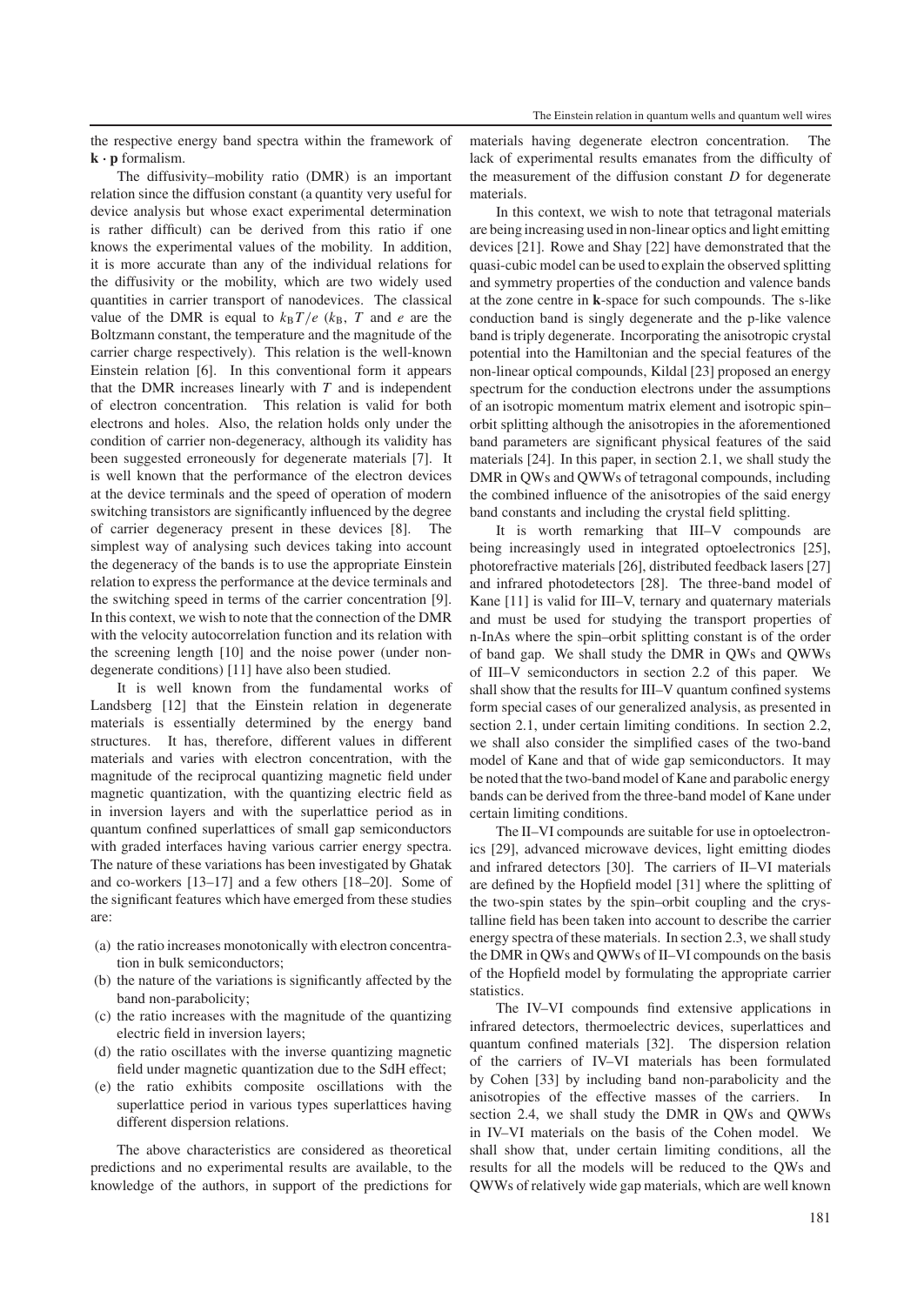#### S Choudhury *et al*

in the literature [15]. The above statement highlights the compatibility of our mathematical formulation. In section 2.5, we shall suggest an experimental method for determining the DMR in materials having arbitrary dispersion laws. The effects of carrier degeneracy and the nanothickness on the DMR in QWs and QWWs of tetragonal III–V, II–VI and IV–VI compounds have been studied by taking n-CdGeAs<sub>2</sub>, InAs, CdS and PbSe as examples for numerical computations.

#### **2. Theoretical background**

*2.1. The formulations of the DMRs in QWs and QWWs of tetragonal materials on the basis of a newly formulated electron dispersion law*

The form of the  $\mathbf{k} \cdot \mathbf{p}$  matrix for the tetragonal compounds can be written as

$$
H = \begin{bmatrix} H_1 & H_2 \\ H_2^+ & H_1 \end{bmatrix} \tag{1}
$$

where

$$
H_1 = \begin{bmatrix} E_g & P_{\parallel} k_z & 0 & 0 \\ P_{\parallel} k_z & -(\delta + (1/3)\Delta_{\parallel}) & (2\Delta_{\perp}/3) & 0 \\ 0 & (2\Delta_{\perp}/3) & -(2\Delta_{\parallel}/3) & 0 \\ 0 & 0 & 0 & 0 \end{bmatrix}
$$

and

$$
H_2 = \begin{bmatrix} 0 & 0 & f_{1} - f_{1} \\ 0 & 0 & 0 & 0 \\ -f_{2} - f_{2} & 0 & 0 & 0 \\ f_{3} + f_{4} & 0 & 0 & 0 \end{bmatrix}
$$

in which  $E_g$  is the band gap,  $P_{\parallel}$  and  $P_{\perp}$  are the momentum matrix elements parallel and perpendicular to the direction of the  $\bf{c}$  axis, respectively,  $\delta$  is the crystal field splitting constant,  $\Delta_{\parallel}$  and  $\Delta_{\perp}$  are the spin–orbit splitting parameters parallel and perpendicular to the direction of the **c** axis, respectively,

$$
f_{\pm} \equiv (P_{\perp}/\sqrt{2})(k_x \pm ik_y)
$$
 and  $i = \sqrt{-1}$ .

Diagonalizing the above matrix, the generalized electron energy spectrum in the bulk specimens of the tetragonal materials can be expressed as

$$
\gamma(E) = f_1(E)k_s^2 + f_2(E)k_z^2 \tag{2}
$$

where

$$
\gamma(E) = \{E(E + E_g)[(E + E_g)(E + E_g + \Delta_{\parallel})
$$
  
+  $\delta(E + E_g + (1/3)\Delta_{\parallel})]$   
+  $(2/9)E(E + E_g)(\Delta_{\parallel}^2 - \Delta_{\perp}^2)\}, \qquad k_s^2 = k_x^2 + k_y^2,$   
 $f_1(E) = \{\hbar^2 E_g(E_g + \Delta_{\perp})[2m_{\perp}^*(E_g + (2/3)\Delta_{\perp})]^{-1}\}\times [\delta(E + E_g + (1/3)\Delta_{\parallel}) + (E + E_g)(E + E_g + (2/3)\Delta_{\parallel})$   
+  $(2/9)(\Delta_{\parallel}^2 - \Delta_{\perp}^2)\},$   
 $f_2(E) = \{\hbar^2 E_g(E_g + \Delta_{\parallel})[2m_{\parallel}^*(E_g + (2/3)\Delta_{\parallel})]^{-1}\}\times [(E + E_g)(E + E_g + (2/3)\Delta_{\parallel})]$ 

in which *E* is the electron energy as measured from the edge of the conduction band in the vertically upward direction in the absence of any quantization,  $\hbar = h/2\pi$ , *h* is the Planck constant and  $m^*_{\parallel}$  and  $m^*_{\perp}$  are the effective masses of the electron

at the edge of the conduction band parallel and perpendicular to the direction of the **c** axis, respectively.

The dispersion relations of the conduction electrons in QWs and QWWs of tetragonal materials can, respectively, be written as

$$
\gamma(E) = f_1(E)k_s^2 + f_2(E)(\pi n_z/d_z)^2 \tag{3}
$$

and

$$
\gamma(E) = f_1(E)k_x^2 + f_1(E)(\pi n_y/d_y)^2 + f_2(E)(\pi n_z/d_z)^2
$$
 (4)

where  $n_{y} (=1, 2, 3, ...)$  and  $n_{z} (=1, 2, 3, ...)$  are the size quantum numbers along the *y* and *z* directions respectively and  $d<sub>y</sub>$  and  $d<sub>z</sub>$  are the corresponding nanothicknesses along the *y* and *z* directions respectively. The carrier statistics in QWs and QWWs can, respectively, be expressed as

$$
n_0 = (2\pi)^{-1} C_1 [L_1(E_F) + L_2(E_F)] \tag{5}
$$

and

$$
n_0 = (2/\pi)C_2[L_3(E_F) + L_4(E_F)]
$$
 (6)

where

$$
C_1 \equiv \sum_{n_z=1}^{n_{zmax}},
$$
  

$$
L_1(E_{\rm F}) \equiv [[\gamma(E_{\rm F}) - f_2(E_{\rm F})(\pi n_z/d_z)^2]/f_1(E_{\rm F})],
$$

$$
L_2(E_F) \equiv C_3 k_1, \qquad C_3 \equiv \sum_{r=1}^s,
$$
  

$$
k_i \equiv (k_{\rm B} T)^{2r} (1 - 2^{1-2r}) \zeta(2r) \frac{\partial^{2r}}{\partial E_F^{2r}} [L_i(E_F)],
$$

 $\zeta(2r)$  is the zeta function of order  $2r$ ,

$$
L_3(E_{\rm F}) = [[\gamma(E_{\rm F}) - f_1(E_{\rm F})(\pi n_y/d_y)]^2 - f_2(E_{\rm F})(\pi n_z/d_z)^2][f_1(E_{\rm F})]^{-1}]^{1/2},
$$
  

$$
L_4(E_{\rm F}) \equiv C_3 k_3, \qquad C_2 \equiv \sum_{n_y=1}^{n_{\rm ymax}} \sum_{n_z=1}^{n_{\rm zmax}}
$$

and  $E_F$  is the corresponding Fermi energy.

Following Bouchaud and Georges [20], the DMR can be expressed as

$$
\frac{D}{\mu} = \frac{n_0}{e} \bigg[ \sum_i n_i \mu_i \theta_i^{-1} \bigg] \bigg[ \sum_i n_i \mu_i \bigg]^{-1} \tag{7a}
$$

where  $\theta_i = \sum_j (\partial n_i (E_{Fj}) / \partial E_{Fj}) (\partial E_{Fj} / \partial E_{Fi})$ ,  $n_i$  and  $\mu_i$  are the carrier concentration and the electron mobility for the *i*th band, respectively,  $E_{Fi} = E_F - E_i$  and  $E_i$  is the energy of the subband. For the present case,  $i = j = 0$  and  $E_i$  is independent of  $z$ . Thus  $(7a)$  gets simplified to

$$
D/\mu = (n_0/e) / \left(\frac{\partial n_0}{\partial E_{\rm F}}\right).
$$
 (7b)

Therefore, we can combine (5), (6) and (7*b*) to get the respective expressions for the DMR in QWs and QWWs of tetragonal compounds as

$$
\frac{D}{\mu} = (e)^{-1} \left[ \frac{C_1 [L_1(E_F) + L_2(E_F)]}{C_1 [L'_1(E_F) + L'_2(E_F)]} \right]
$$
(8)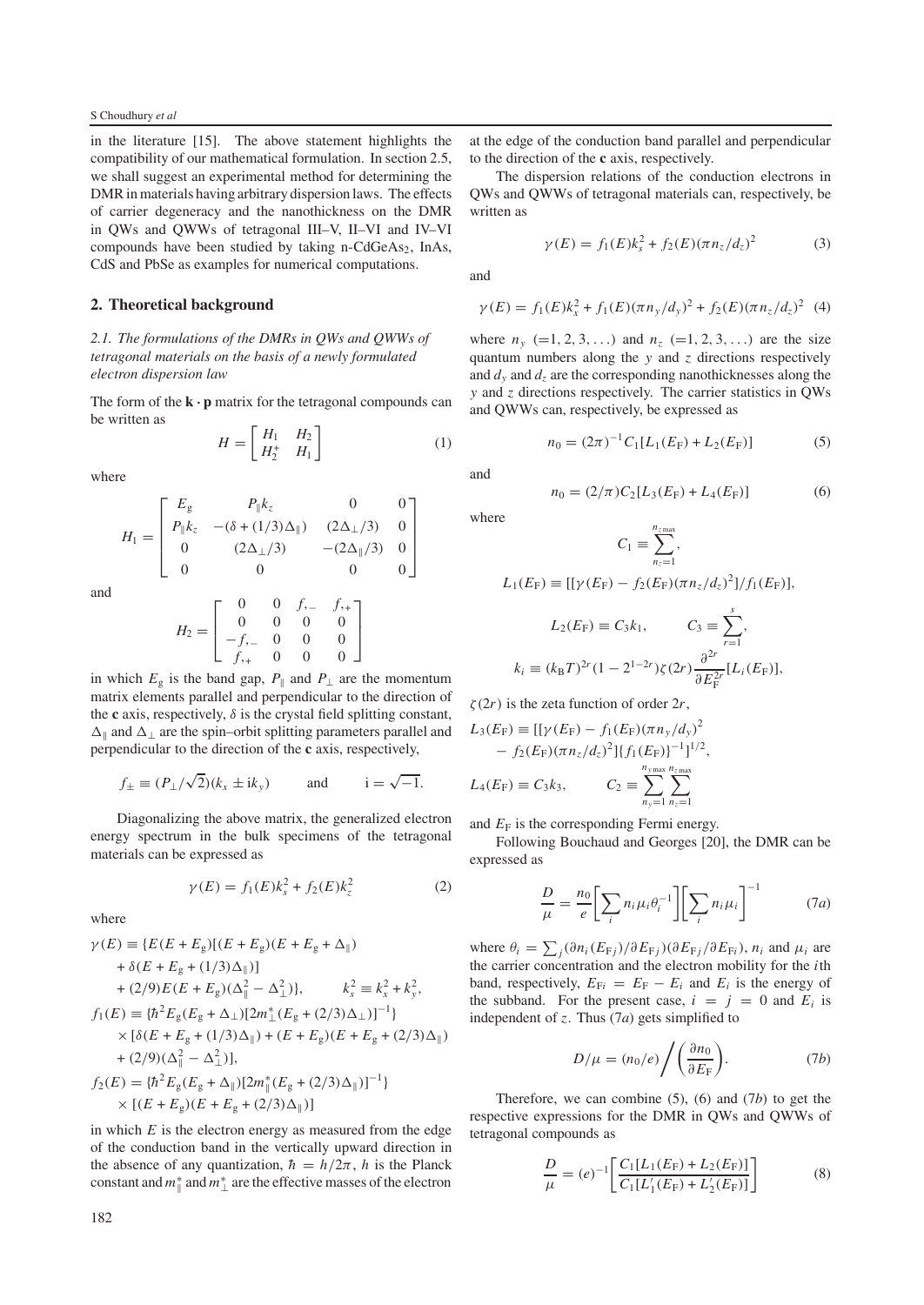The Einstein relation in quantum wells and quantum well wires

 $\sqrt{2m^*}/h$ ) $C_2[L_{11}(E_F) + L_{12}(E_F)]$  (18)

and

$$
\frac{D}{\mu} = (e)^{-1} \left[ \frac{C_2 [L_3(E_F) + L_4(E_F)]}{C_2 [L'_3(E_F) + L'_4(E_F)]} \right]
$$
(9)

respectively where the primes denote the differentiation of the respective differentiable functions with respect to the Fermi energy.

#### *2.2. The formulations of the DMRs in QWs and QWWs of III–V materials as special cases of section 2.1*

(i) Under the conditions  $\Delta_{\parallel} = \Delta_{\perp} = \Delta$  (the isotropic spin– orbit splitting constant),  $\delta = 0$  and  $m^*_{\parallel} = m^*_{\perp} = m^*$  (the isotropic effective electron mass at the edge of the conduction band), (2) assumes the form

$$
\frac{\hbar^2 k^2}{2m^*} = \frac{E(E + E_g)(E + E_g + \Delta)(E_g + (2/3)\Delta)}{E_g(E_g + \Delta)(E + E_g + (2/3)\Delta)}.
$$
 (10)

The above equation is the well-known three-band model of Kane [11], which is a valid model for studying the electronic properties of III–V, ternary and quaternary materials. Thus the expressions for  $n_0$  and the DMR for QWs and QWWs of III–V materials can, respectively, be written, from (5), (8) and (6), (9) with the aforementioned substitutions, as

$$
n_0 = (m^*/\pi \hbar^2) C_1 [L_5(E_F) + L_6(E_F)],
$$
 (11)

$$
\frac{D}{\mu} = (e)^{-1} \left[ \frac{C_1 [L_5(E_F) + L_6(E_F)]}{C_1 [L_5'(E_F) + L_6'(E_F)]} \right],
$$
(12)

$$
n_0 = (4\sqrt{2m^*}/h)C_2[L_7(E_F) + L_8(E_F)]
$$
 (13)

and

$$
\frac{D}{\mu} = (e)^{-1} \left[ \frac{C_2 [L_7(E_F) + L_8(E_F)]}{C_2 [L_7'(E_F) + L_8'(E_F)]} \right]
$$
(14)

where

$$
L_5(E_{\rm F}) \equiv \left[ \frac{E_{\rm F}(E_{\rm F} + E_{\rm g})(E_{\rm F} + E_{\rm g} + \Delta)(E_{\rm g} + (2/3)\Delta)}{E_{\rm g}(E_{\rm g} + \Delta)(E_{\rm F} + E_{\rm g} + (2/3)\Delta)} - \left(\frac{\hbar^2 \pi^2}{2m^*}\right) \left(\frac{n_z}{d_z}\right)^2 \right],
$$
  
\n
$$
L_6(E_{\rm F}) \equiv C_3 k_5,
$$
  
\n
$$
L_7(E_{\rm F}) \equiv \left[ L_5(E_{\rm F}) - \left(\frac{\hbar^2 \pi^2}{2m^*}\right) \left(\frac{n_y}{d_y}\right)^2 \right]^{1/2}
$$
  
\nand

and

$$
L_8(E_{\rm F})\equiv C_3k_7.
$$

(ii) Under the conditions  $\Delta \gg E_{\rm g}$  or  $\Delta \ll E_{\rm g}$ , (10) assumes the form

$$
E(1+\alpha E) = \hbar^2 k^2 / 2m^*, \qquad \alpha \equiv 1/E_{\rm g}, \qquad (15)
$$

which is known as the simplified two-band model of Kane and is often used to study the transport properties of III–V materials excluding n-InAs  $[11]$ . Thus with these inequalities,  $(11)$ – $(14)$ get simplified to

$$
n_0 = (m^*/\pi \hbar^2) C_1 [L_9(E_F) + L_{10}(E_F)],
$$
 (16)

$$
\frac{D}{\mu} = (e)^{-1} \left[ \frac{C_1 [L_9(E_F) + L_{10}(E_F)]}{C_1 [L'_9(E_F) + L'_{10}(E_F)]} \right],\tag{17}
$$

and

 $n_0 = (4)$ 

√

$$
\frac{D}{\mu} = (e)^{-1} \left[ \frac{C_2 [L_{11}(E_F) + L_{12}(E_F)]}{C_2 [L'_{11}(E_F) + L'_{12}(E_F)]} \right]
$$
(19)

where

$$
L_9(E_{\rm F}) \equiv \left[ E_{\rm F} (1 + \alpha E_{\rm F}) - (\hbar^2 \pi^2 / 2m^*) \left( \frac{n_z}{d_z} \right)^2 \right],
$$
  

$$
L_{10}(E_{\rm F}) \equiv C_3 k_9,
$$
  

$$
L_{11}(E_{\rm F}) \equiv \left[ L_9(E_{\rm F}) - (\hbar^2 \pi^2 / 2m^*) \left( \frac{n_y}{d_y} \right)^2 \right]^{1/2}
$$

and

$$
L_{12}(E_{\mathrm{F}})\equiv C_3k_{11}.
$$

(iii) For wide gap materials,  $E_g \rightarrow \infty$  and the expressions for *n*<sup>0</sup> and the DMR for QWs and QWWs of relatively wide gap materials having parabolic energy bands assume the forms [15]

$$
n_0 = \left(\frac{m^* k_B T}{\pi \hbar^2}\right) C_1[F_0(\eta_1)],\tag{20}
$$

$$
\frac{D}{\mu} = (k_{\rm B}T/e)C_1[F_0(\eta_1)]/C_1[F_{-1}(\eta_1)],\tag{21}
$$

$$
n_0 = \frac{2}{h} \sqrt{2\pi m^* k_B T} C_2 [F_{-1/2}(\eta_2)]
$$
 (22)

and

$$
\frac{D}{\mu} = (k_{\rm B}T/e)C_2[F_{-1/2}(\eta_2)]/C_2[F_{-3/2}(\eta_2)] \tag{23}
$$

where

$$
\eta_1 \equiv \left[ E_{\rm F} - \left( \frac{\hbar^2}{2m^*} \right) (\pi n_z / d_z)^2 \right] / k_{\rm B} T,
$$

$$
\eta_2 \equiv \left[ \eta_1 - \left( \frac{\hbar^2 \pi^2}{2m^* k_{\rm B} T} \right) (n_y / d_y)^2 \right]
$$

and  $F_t(\eta)$  is the Fermi–Dirac integral parameter of order *t* [34, 35] which can be defined as

$$
F_t(\eta) = (\Gamma(t+1))^{-1} \int_0^\infty x^t [1 + \exp(x-\eta)]^{-1} dx
$$
  
for  $t > -1$  (24)

or, for all *t*, analytically continued as a complex contour integral around the negative *x* axis as

$$
F_1(\eta) = (\Gamma(-t)/2\pi\sqrt{-1}) \int_{-\infty}^0 x^t [1 + \exp(-x - \eta)]^{-1} dx.
$$
\n(25)

Under the condition of non-degenerate carrier concentration, (21) and (23) lead to the well-known result giving the DMR as  $(D/\mu) = k_B T/e$  [6] which shows that the result is independent of the quantum confinement.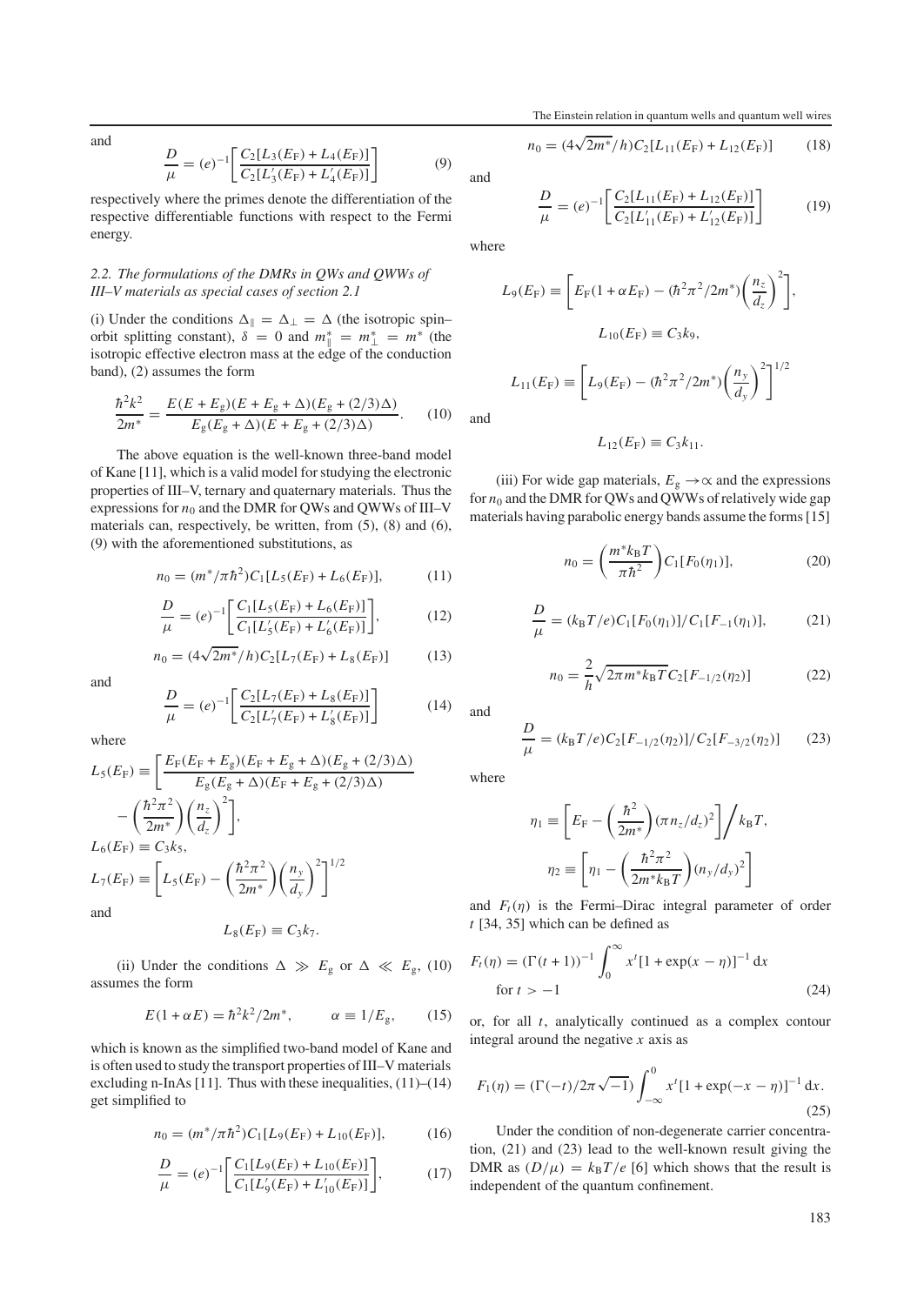#### *2.3. The formulations of the DMRs in QWs and QWWs of II–VI materials*

The energy spectra of both the carriers of II–VI compounds can be expressed as [31]

$$
E = Ak_s^2 + Bk_z^2 + Ck_s
$$
 (26)

where  $A \equiv \hbar^2/2m_{\perp}^*$ ,  $B \equiv \hbar^2/2m_{\parallel}^*$  and *C* represents the splitting of the two spin states by the spin–orbit coupling and the crystalline field. The carrier statistics in QWs and QWWs of II–VI compounds can, respectively, be written as

$$
n_0 = (16\pi A^2)^{-1} [C_1[L_{13}(E_F) + L_{14}(E_F)]] \tag{27}
$$

 $n_0 = (\pi)^{-1} [C_2[L_{15}(E_F) + L_{16}(E_F)]]$  (28)

and

where  

$$
L_{13}(E_{\rm F}) = [2C^2 - 4AB(\pi n_z/d_z)^2]
$$

+ 4*AE*<sub>F</sub> ± 2*C*{*C*<sup>2</sup> − 4*AB*(π*n<sub>z</sub>*/*d<sub>z</sub>*)<sup>2</sup> + 4*AE*<sub>F</sub>}<sup>1/2</sup>],  $L_{14}(E_{\rm F}) \equiv C_3 k_{13}$  $L_{15}(E_{\rm F}) \equiv [(4A^2)^{-1}L_{13}(E_{\rm F}) - (\pi n_y/d_y)^2]^{1/2}$ and

$$
L_{16}(E_{\rm F})\equiv C_3k_{15}.
$$

Thus combining (7*b*), (27) and (28), we get that the DMRs in QWs and QWWs of II–VI compounds can, respectively, be expressed as

$$
\frac{D}{\mu} = (e)^{-1} \left[ \frac{C_1 [L_{13}(E_F) + L_{14}(E_F)]}{C_1 [L'_{13}(E_F) + L'_{14}(E_F)]} \right]
$$
(29)

and

$$
\frac{D}{\mu} = (e)^{-1} \left[ \frac{C_2 [L_{15}(E_F) + L_{16}(E_F)]}{C_2 [L'_{15}(E_F) + L'_{16}(E_F)]} \right].
$$
 (30)

Under the conditions  $A = B = \hbar^2 / 2m^*$  and  $C \rightarrow 0$ , (29) and (30) get simplified to (21) and (23) respectively.

#### *2.4. The formulations of the DMRs in QWs and QWWs of IV–VI materials*

The electron dispersion law in IV–VI compounds can be expressed in accordance with Cohen [33] as

$$
E(1 + \alpha E) = p_x^2 / 2m_1 + p_y^2 / 2m_2 + p_z^2 / 2m_3
$$
  
+ 
$$
\frac{\alpha E p_y^2}{2} \left( \frac{1}{m_2} - \frac{1}{m'_2} \right) - \frac{\alpha p_y^4}{4m_2 m'_2}
$$
 (31)

where  $m_1$  and  $m_3$  are the band-edge effective electron masses in the transverse directions,  $m_2$  is the band-edge effective electron mass in the longitudinal direction and  $m'_2$  is the longitudinal band-edge effective mass of the holes. The carrier statistics in QWs and QWWs of IV–VI materials can, respectively, be expressed as

$$
n_0 = (g_v \sqrt{m_1 m_3}/\pi \hbar^2) \sum_{n_y=1}^{n_y \text{max}} [L_{17}(E_F) + L_{18}(E_F)] \qquad (32)
$$

and

$$
n_0 = (2g_v\sqrt{2m_1}/\pi\hbar)C_2[L_{19}(E_F) + L_{20}(E_F)]
$$
 (33)

where  $g_v$  stands for valley degeneracy

$$
L_{17}(E_{\rm F}) = [E_{\rm F}(1 + \alpha E_{\rm F}) - (\hbar^2/2m_2)(\pi n_y/d_y)^2 - (\alpha E_{\rm F} \hbar^2 \pi^2/2)(n_y/d_y)^2 [(m_2)^{-1} - (m'_2)^{-1}] - (\alpha \hbar^4 \pi^4/4m_2 m'_2)(n_y/d_y)^4],
$$
  
\n
$$
L_{18}(E_{\rm F}) \equiv C_3 k_{17},
$$
  
\n
$$
L_{19}(E_{\rm F}) \equiv [L_{17}(E_{\rm F}) - (\hbar^2 \pi^2/2m_3)(n_z/d_z)^2]^{1/2}
$$
  
\nand

$$
L_{20}(E_{\mathrm{F}})\equiv C_3k_{19}.
$$

Using (7*b*), (32) and (33), the DMRs in OWs and OWWs of IV–VI compounds can, respectively, be expressed as

$$
\frac{D}{\mu} = (e)^{-1} \left[ \frac{\sum_{n_y=1}^{n_y \max} [L_{17}(E_{\rm F}) + L_{18}(E_{\rm F})]}{\sum_{n_y=1}^{n_y \max} [L'_{17}(E_{\rm F}) + L'_{18}(E_{\rm F})]} \right]
$$
(34)

and

$$
\frac{D}{\mu} = (e)^{-1} \left[ \frac{C_2 [L_{19}(E_F) + L_{20}(E_F)]}{C_2 [L'_{19}(E_F) + L'_{20}(E_F)]} \right].
$$
\n(35)

Under the conditions  $\alpha \rightarrow 0$  and  $m_1 = m_2 = m_3 = m^*$ , (34) and (35) get simplified to (21) and (23) respectively.

### *2.5. An experimental suggestion for the determination of the DMR in degenerate materials having arbitrary dispersion laws*

It is well known that in the presence of a large magnetic field, the thermoelectric power is determined only by the dispersion laws [36]. The magnitude of the thermoelectric power for the present system can be written as [36]

$$
L_0 = \left(\frac{1}{eTn_0}\right) \int_{-\infty}^{\infty} (E - E_{\rm F}) R(E) \left[ -\frac{\partial f_0}{\partial E} \right] \mathrm{d}E \qquad (36)
$$

where  $R(E)$  is the total number of states and  $f_0$  is the Fermi– Dirac distribution function. Following Tsidilkovski [37], (36) can be expressed as

$$
L_0 = (\pi^2 k_\text{B} T / 3 \text{e} n_0) \left( \frac{\partial n_0}{\partial E_\text{F}} \right). \tag{37}
$$

Using (7*b*) and (37), we get

$$
\frac{D}{\mu} = \pi^2 k_{\rm B} T / 3L_0 e^2.
$$
 (38)

Therefore, we can, experimentally, determine the DMR for any degenerate material having an arbitrary dispersion law by knowing *L*0, which is an easily measurable experimentally quantity.

Thus we can summarize the whole theoretical background in the following way.

In this paper we have formulated the expressions for the carrier statistics in QWs and QWWs of tetragonal (on the basis of a new dispersion law), III–V (a special case of the above), II–VI and IV–VI compounds without any approximations regarding the respective energy band constants, from which we have obtained the corresponding DMRs. The results of the three-band and the two-band models of Kane have formed special cases of our generalized analysis. Also, under certain limiting conditions, all the models reduce to the

184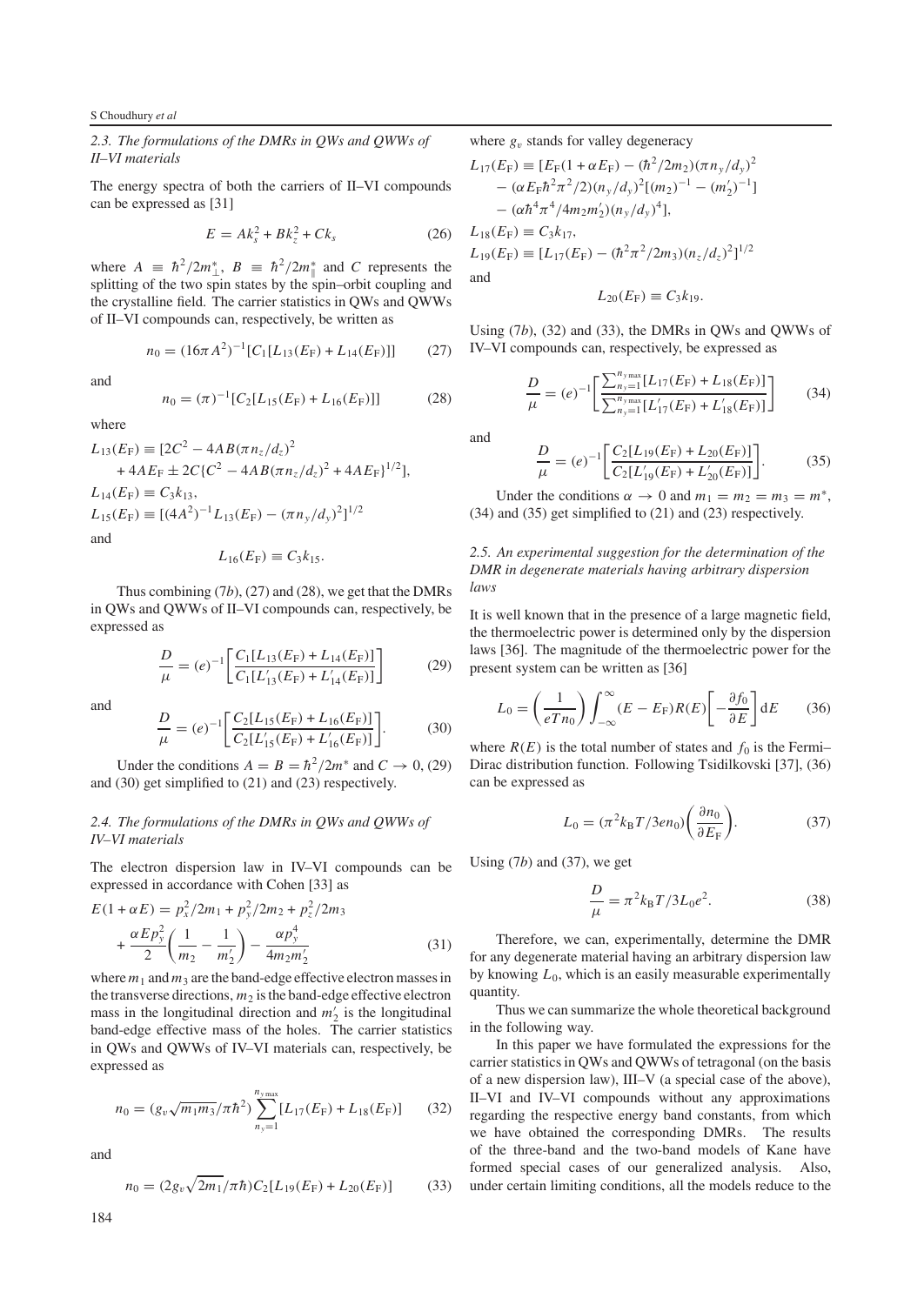

**Figure 1.** A plot of the normalized DMR at 4.2 K as a function of surface electron concentration per unit area in QWs: (a) CdGeAs<sub>2</sub>; (b)  $\delta = 0$ ; (c) InAs; (d) CdS; (e) PbSe  $(d_z = 40 \text{ nm})$ . The circular plot was obtained using (38) together with the experimental results on  $L_0$  versus  $n_0$  as given in [38].

well-known results of the DMRs for QWs and QWWs for relatively wide gap materials having parabolic energy bands. The above statement provides an indirect theoretical test of our mathematical analysis. In addition, we have suggested a dimension independent experimental method for determining the DMR in degenerate materials having arbitrary dispersion laws.

#### **3. Results and discussion**

Using (5) and (8) together with the parameters [21]  $\Delta_{11}$  =  $0.30 \text{ eV}, \Delta_{\perp} = 0.36 \text{ eV}, m_{11}^{*} = 0.035 m_0, m_{\perp}^{*} = 0.039 m_0,$  $\delta = -0.21$  eV,  $E_{\rm g} = 0.57$  eV,  $d_{\rm z} = 20$  nm and  $T = 4.2$  K, we have plotted in figure 1 the normalized DMR in QWs of  $CdGeAs<sub>2</sub>$  versus surface electron concentration as shown by curve (a); curve (b) shows the same dependence for  $\delta = 0$  so that we can assess the influence of crystal field splitting on the DMR for the present case. Taking the parameters  $\Delta = 0.43 \text{ eV}$ ,  $m$ <sup>∗</sup> = 0.026  $m_0$  and  $E<sub>g</sub>$  = 0.36 eV at 4.2 K [11] and using (11) and (12) we have plotted the normalized DMR in QWs of n-InAs as a function of  $n_0$  as shown by curve (c) of figure 1, where the circular plot has been obtained by using (38) and the experimental results of  $L_0$  versus  $n_0$  for QWs of n-InAs as given in [38]. Plot (d) of figure 1 is for QWs of CdS and has been obtained by using (27) and (29) together with the parameters [39]  $m_{11}^* = 0.7$   $m_0$ ,  $m_{\perp}^* = 1.5$   $m_0$ ,  $T = 4.2$  K and  $C = 1.47 \times 10^{-10}$  eV m. Plot (e) of figure 1 has been drawn for QWs of n-PbSe; it was obtained by using (32) and (34) with  $m_1 = m_3 = 0.04$   $m_0$ ,  $T = 4.2$  K,  $m_2 = 0.07$   $m_0$ ,  $m'_2 = 0.068 \, m_0, E_g = 0.15 \text{ eV}$  at 4.2 K taken as the band parameters of n-PbSe [10].

In figure 2 we have plotted as graph (a) the normalized DMR at 4.2 K as a function of the surface electron



**Figure 2.** A plot of the normalized DMR at 4.2 K as a function of the surface electron concentration per unit area in QWs of CdGeAs<sub>2</sub> for: (a)  $m^*_{\parallel} = m^*_{\perp}$  and  $\delta \neq 0$ ; (b)  $m^*_{\parallel} = m^*_{\perp}$  and  $\delta = 0$ ; (c)  $\Delta_{\parallel} = \Delta_{\perp}$ and  $\delta \neq 0$ ; (d)  $\Delta_{\parallel} = \Delta_{\perp}$  and  $\delta = 0$ .

concentration per unit area in QWs of CdGeAs<sub>2</sub>, taking  $m^*_{\parallel} =$  $m^*_{\perp}$  and  $\delta \neq 0$ ; plot (b) represents the same case but for  $m_{\parallel}^* = m_{\perp}^*$  and  $\delta = 0$ . Curve (c) has been drawn for  $\Delta_{\parallel} = \Delta_{\perp}$ but  $\delta \neq 0$  whereas curve (d) is for  $\Delta_{\parallel} = \Delta_{\perp}$  but  $\delta = 0$ . Thus by comparing figures 1 and 2 we can easily assess the influence of the anisotropies of the individual band parameters on the DMR for QWs of CdGeAs<sub>2</sub>.

In figure 3 all the cases of figure 1 have been plotted for QWWs as functions of the electron concentration per unit length by using the appropriate equations. In figure 4 we have plotted as curve (a) the normalized DMR at 4.2 K as a function of the surface electron concentration per unit length in QWWs of CdGeAs<sub>2</sub>, taking  $m^*_{\parallel} = m^*_{\perp}$  and  $\delta \neq 0$ ; curve (b) of figure 4 represents the same case but for  $m^*_{\parallel} = m^*_{\perp}$  and  $\delta = 0$ . Curve (c) has been drawn for  $\Delta_{\parallel} = \Delta_{\perp}$  but  $\delta \neq 0$  whereas curve (d) is for  $\Delta_{\parallel} = \Delta_{\perp}$  but  $\delta = 0$ . Thus by comparing figures 3 and 4 we can easily assess the influence of the anisotropies of the individual band parameters on the DMR for QWWs of CdGeAs<sub>2</sub>.

From figures 1 and 3 we observe that the DMR oscillates with  $n_0$  in different manners which are characteristic features of the dimension reduction. The oscillatory dependence is influenced by the crossing of the Fermi level by size-quantized levels in steps. Since the Fermi energy in quantum confined materials is an oscillatory function of  $n_0$  and film thickness and also since the DMR is a function of  $E_F$ , the DMR oscillates with  $n_0$  and the film thickness. From curves (a) and (b) of figure 1 it appears that the presence of a crystal field splitting constant enhances the numerical value of the DMR in QWs of  $CdGeAs<sub>2</sub>$ . From figures 1 and 3 it appears that the numerical values of the DMRs are greatest for CdGeAs<sub>2</sub> and least for PbSe for all types of quantum confined material as considered here, taking into account the fact that the values of the DMRs in the QWWs are larger than those for the QWs. This fact is a consequence of the dispersion relations of the materials and the appropriate dimension reduction.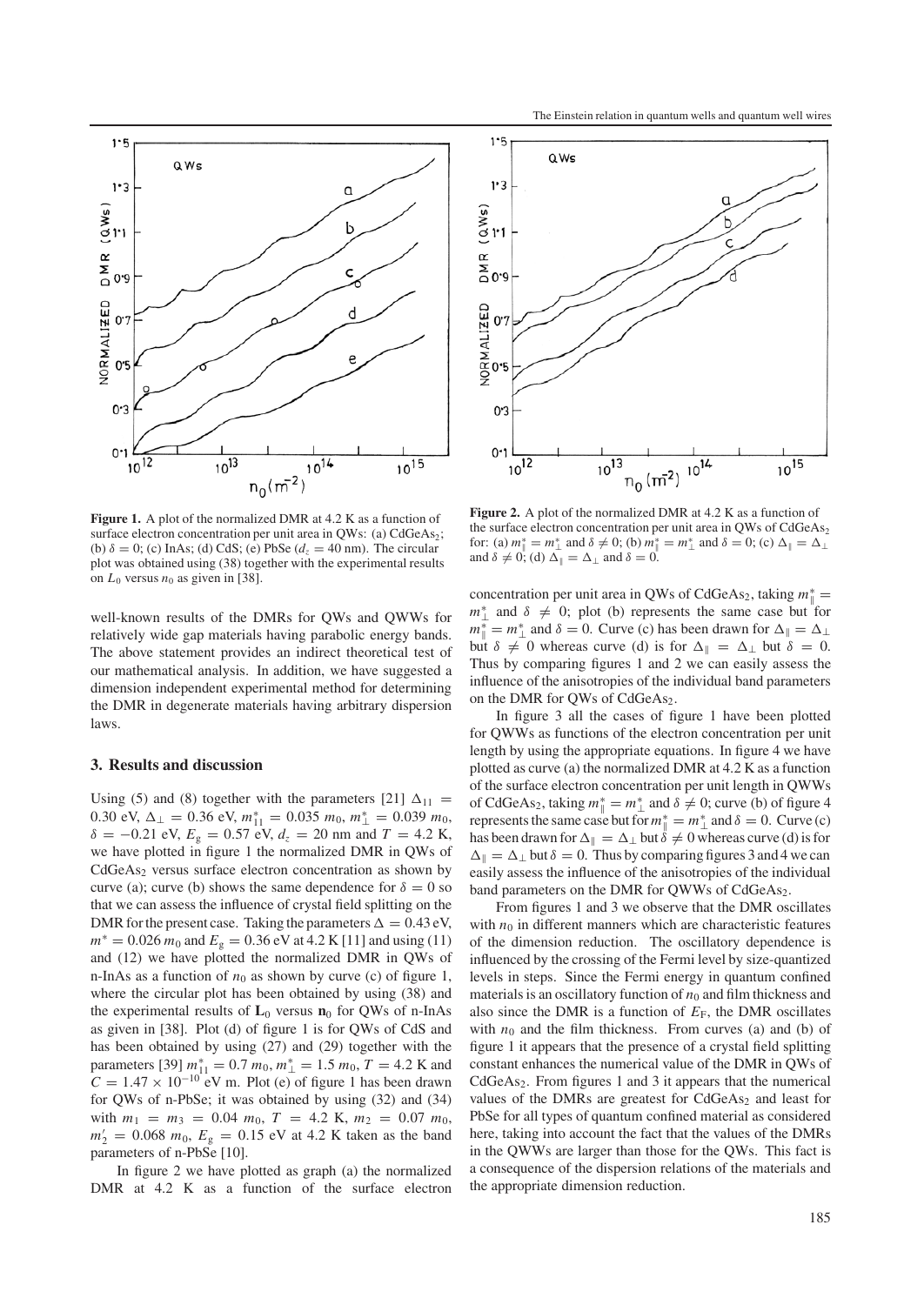

**Figure 3.** A plot of the normalized DMR at 4.2 K as a function of the electron concentration per unit length in QWs: (a)  $CdGeAs<sub>2</sub>$ ; (b)  $\delta = 0$ ; (c) InAs; (d) CdS; (e) PbSe  $(d_7 = 40 \text{ nm})$ . The circular plot was obtained using (38) together with the experimental results on  $L_0$  versus  $n_0$  as given in [38].



**Figure 4.** A plot of the normalized DMR at 4.2 K as a function of the surface electron concentration per unit length in QWWs of CdGeAs<sub>2</sub> for: (a)  $m^*_{\parallel} = m^*_{\perp}$  and  $\delta \neq 0$ ; (b)  $m^*_{\parallel} = m^*_{\perp}$  and  $\delta = 0$ ; (c)  $\Delta_{\parallel} = \Delta_{\perp}$  and  $\delta \neq 0$ ; (d)  $\Delta_{\parallel} = \Delta_{\perp}$  and  $\delta = 0$ .

The influence of quantum confinement is immediately apparent from figure 5 since the DMR depends strongly on the thickness of the quantum confined systems in direct contrast with the case for the bulk specimens of the said compounds. The DMR exhibits a strong oscillatory dependence on the thickness. The appearance of the humps in figure 5 is due to the redistribution of the electrons amongst the quantized energy levels when the size quantum number corresponding to the highest occupied level changes from one fixed value to another. The DMR in quantum confined materials can become several



**Figure 5.** A plot of the normalized DMRs for cases (a)–(e) of figure 1 for both QWs and QWWs ( $d<sub>y</sub> = 30$  nm) as a function of  $d<sub>z</sub>$  $(n_0 = 10^{17} \text{ m}^{-2} \text{ for QWs and } n_0 = 10^{15} \text{ m}^{-1} \text{ for QWWs}).$ 



**Figure 6.** A plot of the normalized DMR at 4.2 K as a function of *dz* in QWs of CdGeAs<sub>2</sub> for: (a)  $m^*_{\parallel} = m^*_{\perp}$  and  $\delta \neq 0$ ; (b)  $m^*_{\parallel} = m^*_{\perp}$  and  $\delta = 0$ ; (c)  $\Delta_{\parallel} = \Delta_{\perp}$  and  $\delta \neq 0$ ; (d)  $\Delta_{\parallel} = \Delta_{\perp}$  and  $\delta = 0$ . The plots  $(a')$ – $(d')$  show the same dependences for the QWWs of CdGeAs<sub>2</sub>.

orders of magnitude larger than that in the bulk specimens of the same materials, which is also a direct consequence of system asymmetry arising through dimensional reduction. By comparing figures 5 and 6 we can easily assess the influence of anisotropic band constants on the DMR for QWs and QWWs of CdGeAs<sub>2</sub> with respect to the film thickness.

It may be noted that the DMR is connected to  $\partial n_0 / \partial E_F$ as given by (7*b*). Our experimental suggestion for the determination of the DMR for materials having arbitrary dispersion laws does not contain any band parameter. For constant temperature, the DMR  $(D/\mu)$  varies inversely with  $L_0$ . Only the experimental values of  $L_0$  for any material as a function of electron concentration will give the experimental values of the DMR for that range of  $n_0$ . Since the experimental values  $L_0$  in the present case are not available in the literature to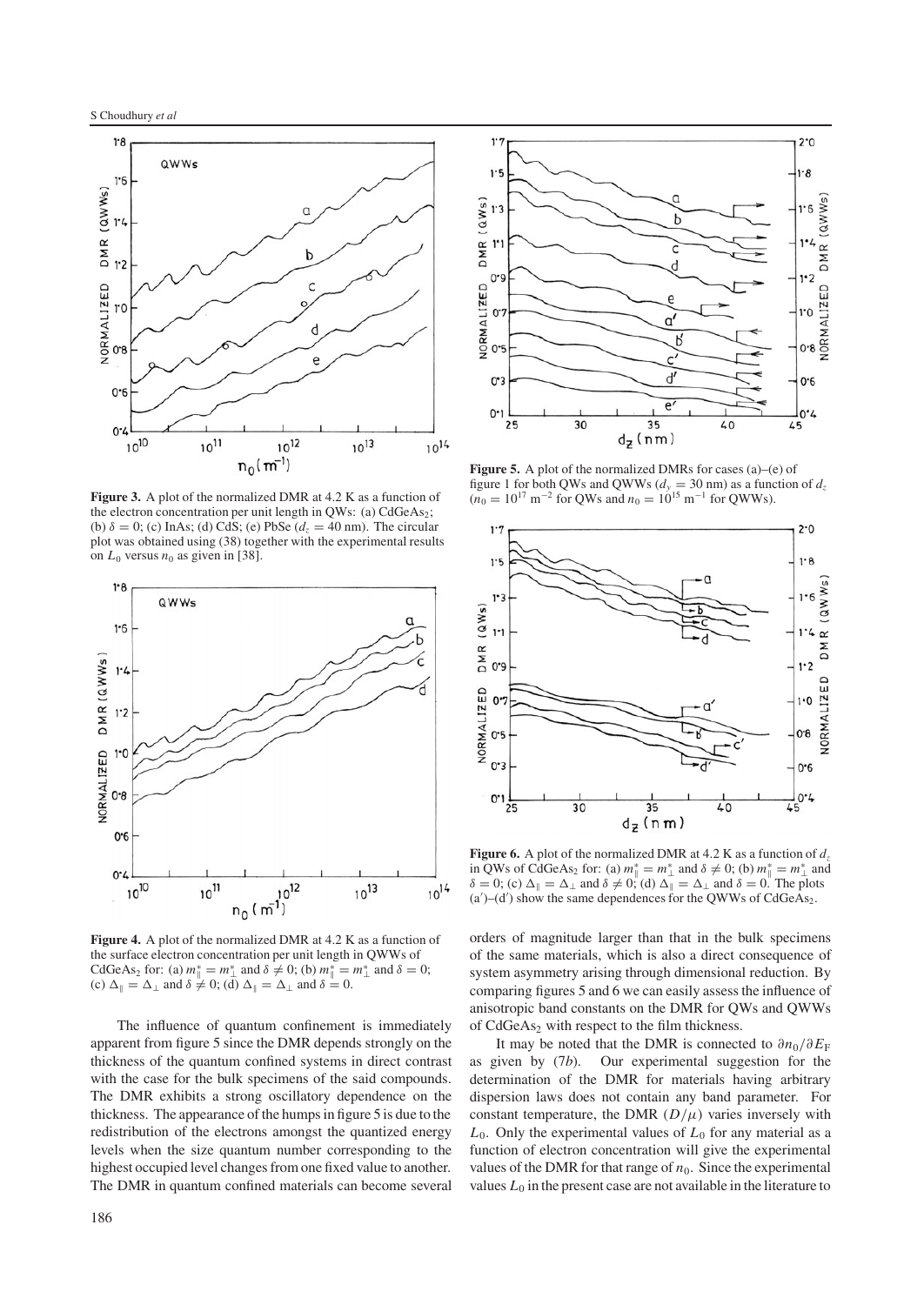the best of our knowledge (except for n-InAs), our theoretical formulation cannot be compared with the proposed experiment for the other types of quantum confined system considered here. Since  $L_0$  decreases with doping in an oscillatory way, from (38) we can conclude that the DMR will increase with increasing  $n_0$  in an oscillatory manner, as is also evident from figures 1 and 3. This statement provides a compatibility test of our theoretical analysis.

Equation (38) provides an experimental check of the DMR and also a technique for probing the band structures of quantum confined materials. We wish to note that we have not considered the hot electron and many-body effects in this simplified theoretical formalism due to the lack of availability in the literature of the proper analytical techniques for including them for the generalized systems considered in this paper. Our simplified approach will be useful for the purpose of comparison when methods for tackling the formidable problem of inclusion of the many-body and hot electron effects for the present generalized systems appear. It is worth remarking in this context that our simplified theoretical results for the DMRs in QWs and QWWs of n-InAs are in quantitative agreement with the suggested experimental method of determining the DMR for materials having arbitrary band structures, even in the absence of consideration of the many-body and hot electron effects. The inclusion of these effects would certainly increase the accuracy of the results, although our suggestion for the experimental determination of the DMR is independent of the inclusion of the said effects and the qualitative features of the DMR discussed in this paper would not change in the presence of the aforementioned effects.

In this paper, we studied, in section 2.1, the DMR in QWs and QWWs of tetragonal materials using n-CdGeAs<sub>2</sub> as an example. In formulating the expressions for the DMRs in such quantum confined materials, we have considered the crystal field splitting, the anisotropies of the effective electron masses and spin–orbit splitting parameters, since these are the significant physical features of such non-linear optical compounds [24]. In the absence of crystal field splitting, and with the assumptions of isotropic effective electron mass and spin–orbit splitting, the expressions for the quantum confined DMRs as given by (8) and (9) convert into the corresponding equations (12) and (14) as given in section 2.2. Equations (12) and (14) are valid for QWs and QWWs of III–V, ternary and quaternary compounds whose energy band structures are defined by the three-band model of Kane. For many important aforementioned materials,  $\Delta \gg E_{\rm g}$  or  $\Delta \ll E_{\rm g}$ . With these inequalities, (12) and (14) should, respectively, be replaced by (17) and (19). For semiconductors having parabolic energy bands, (17) and (19) get transformed into (21) and (23) respectively. In addition, for non-degenerate electron concentration, (21) and (23) reduce to the well-known result  $(D/\mu) = k_B T/e$  as noted already and derived for the first time by Einstein. Thus our generalized formulation covers various materials under different conditions of quantum confinement.

In section 2.3 we studied the DMRs in QWs and QWWs of II–VI materials in accordance with the Hopfield model, where the splitting of the two spin states by the spin–orbit coupling and crystalline field has been taken into account in describing the carrier energy spectrum in II–VI compounds. In section 2.4 we studied the corresponding DMRs for IV–VI quantum confined compounds on the basis of the Cohen model. It may be noted that the Cohen model is also used to study the transport properties of bismuth. The importance of bismuth with respect to the experimental and theoretical realization of quantum confinement is already well known in the literature [40]. Our study is also valid for QWs and QWWs of bismuth with the proper changes in the energy band constants. In section 2.5 we suggested that the DMR varies inversely with the thermoelectric power for the present system when temperature is kept constant. This suggestion is again dimension independent.

It is worth remarking that the influence of energy band models on the DMR in quantum confined materials can be assessed from this work and this simplified analysis also covers various dimensionally reduced compounds in the quantum regime having different dispersion relations. We have not considered other types of quantum confined materials or other physical variables for plotting the DMR for the purpose of maintaining a condensed presentation. The variations of the DMRs are totally band structure dependent. It may be remarked that in recent years, the mobilities of the quantum confined compounds have been extensively studied, but the diffusion constants in such materials have been less fully investigated. Thus the result of our paper can be used for the determination of the diffusion constants in QWs and QWWs of tetragonal, III–V, II–VI and IV–VI materials by using the experimental values of the corresponding mobilities. Finally, it may be noted that the basic aim of this paper is not solely to study the DMR but also to formulate the electron concentration, since investigations of the different transport properties in QWs and QWWs are based on the temperature dependent carrier statistics in such materials having various dispersion relations.

## **Acknowledgments**

The senior author K P Ghatak is grateful for funding from AICTE: the award of an R and D project (having the sanction number F.No. /8020/RID/R&D–146, 2001–02, dated 04.03.2002), with the aid of which this research paper was completed.

#### **References**

- [1] Ghatak K P and Mondal M 1991 *Appl. Phys.* **69** 1666 and the references cited therein
- [2] Barnham K and Vvedensky D 2001 *Low-Dimensional Semiconductor Structures* (Cambridge: Cambridge University Press)
- [3] Beaumont S P and Torres C M S 1990 *Science and Engineering of One and Zero Dimensional Semiconductors* (New York: Plenum)
- [4] Tsubaki K, Fukui T, Tokura T, Saito H and Susa N 1988 *Electron. Lett.* **24** 1267
- Scifres D R, Lindstrom C, Burnham R D, Streifer W and Paoli T L 1983 *Electron. Lett.* **19** 170
- [6] Sze S M 1990 *Physics of Semiconductor Devices* (New York: Wiley)
- [7] Lade W 1964 *Proc. IEEE* **51** 743
- [8] Hatchel G D and Ruchli A E 1968 *IEEE Trans. Electron. Devices* **15** 437
- [9] Mohammed S N 1980 *J. Phys. C: Solid State Phys.* **13** 2685
- [10] Emch G G 1975 *J. Math. Phys.* **14** 1775 Bernard W, Roth H, Schmid A P and Zeldes I 1963 *Phys. Rev.* **131** 627